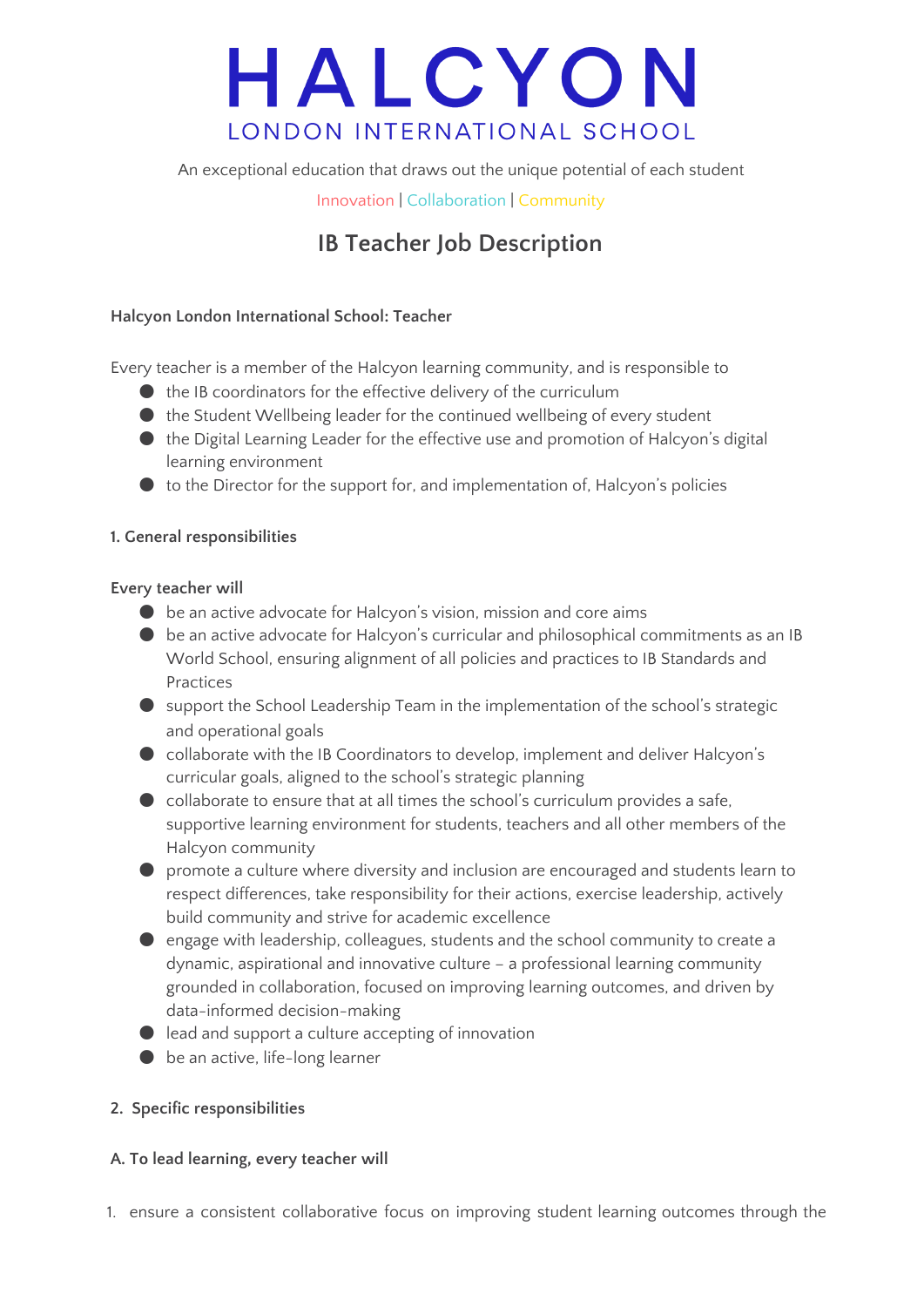effective understanding, development, delivery, and analysis of the IB curriculum 2.be up to date with and respond to current research about improving student learning outcomes

3. ensure that an on-going, critical analysis and evaluation of student inclusion and performance data inform student learning

- 4. differentiate in the classroom, taking into account each student's learning needs
- 5. Use a wide range of technologies and creative teaching styles
- 6. Contribute to the development of interdisciplinary learning and the development of transdisciplinary skills.
- 7. analyse and evaluate student performance data and take appropriate action in support of individual student learning

8. ensure students have an active and engaged role in developing their own learning outcomes

- 9. facilitate the setting, monitoring and evaluation of student targets to meet achievable, measurable learning outcomes
- 10. engage purposefully in collaborative professional learning
- 11. ensure that current and innovative digital learning strategies are promoted and embedded in practice
- 12. be ready to share understanding about how students learn
- 13. ensure, in collaboration with colleagues and the IB coordinators, an effective scope and sequence of learning outcomes, vertically and horizontally
- 14. model best practice within our professional learning community
- 15. attend scheduled student progress meetings, including student/teacher/parent conferences
- 16. be accountable for effective learning in the classroom
- 17. be accountable for the wellbeing of each student in the classroom

## **B. To lead teaching, every teacher will**

- 1. ensure a consistent collaborative focus on improving student learning outcomes through the modelling of best teaching practice
- 2. support the IB coordinators and Digital Learning Leader in developing common understandings, based on current research, about best teaching practice as this applies to Halcyon's vision
- 3. collaborate with colleagues to evaluate and improve teaching strategies, using

effective, research-based learning and teaching programmes

- 4. support the delivery of the curriculum to ensure an appropriate, comprehensive, innovative and high quality program
- 5. collaborate with colleagues as required to team-teach, share resources, mentor,
- coach, and support Halcyon's collaborative approach to teaching
- 6. be familiar with course syllabi, support materials, IB regulations, programme developments, professional IB discussions
- 7. be familiar with, and adhere to, all requirements for external examination and internal assessment
- 8. ensure all necessary IB deadlines, internal and external, are met
- 9. ensure the successful completion of all IB internal and external assessment, including the submission of all moderation samples, by the deadlines provided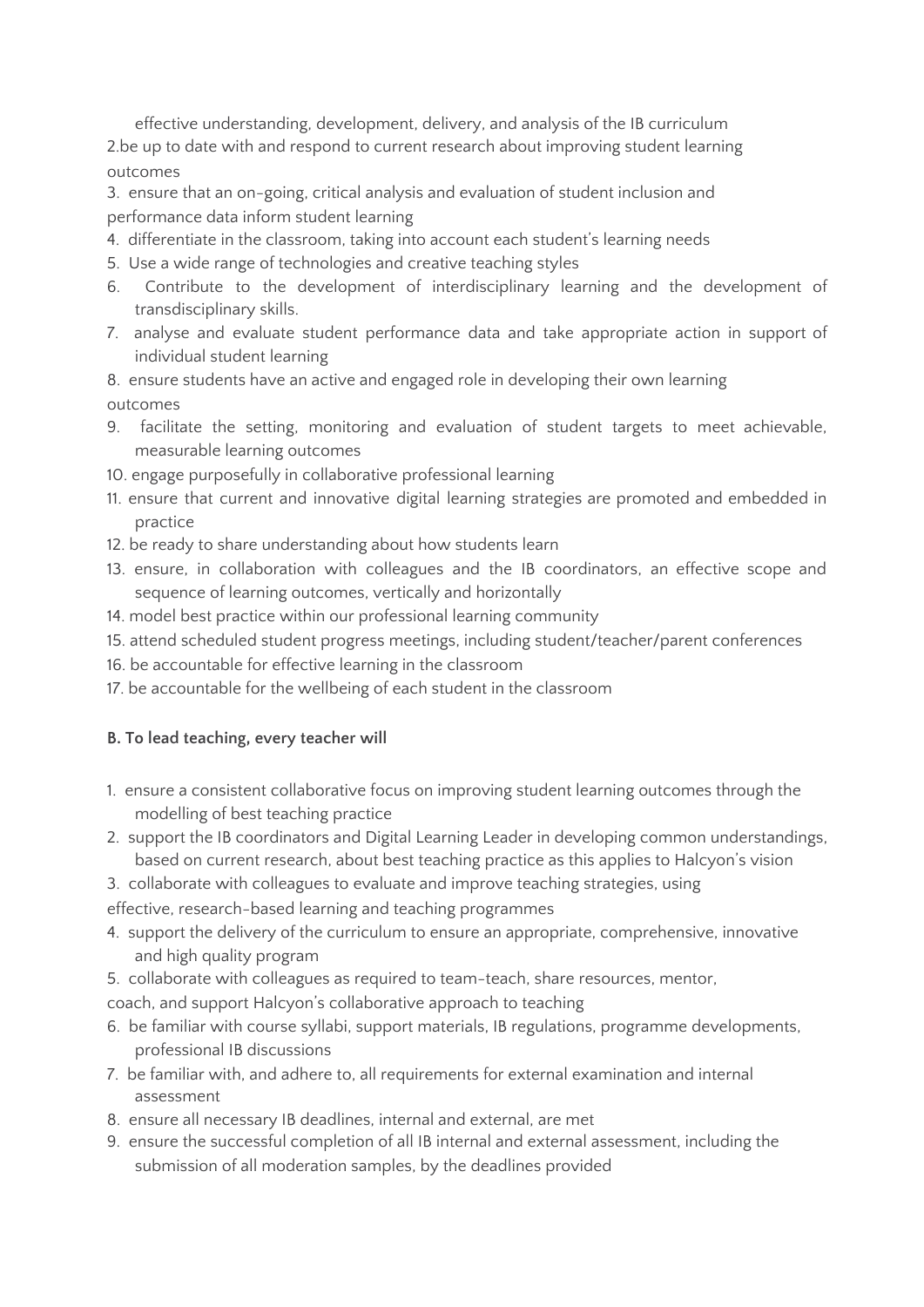10. ensure, in collaboration with the IB coordinators and colleagues, effective curriculum articulation, MYP to IBDP

- 11. ensure all curriculum is appropriately mapped, and all unit planners are available as required by the IB coordinators
- 12. ensure the effective use of digital platforms (iTunesU, ManageBac, Google Apps) in line with the expectations and of the IB coordinators and the Digital Learning Leader
- 13. ensure the use of local, national and international resources within the curriculum
- 14. be familiar with, and adhere to, Halcyon's Assessment Policy
- 15. attend regular scheduled curriculum planning meetings

## **C. To support operational/strategic planning, every teacher will**

- 1. support and develop planning targets aligned to the school's vision and mission, and the school's wider strategic planning targets
- 2. support the School in preparation for evaluation/accreditation/inspection visits,
- 3. support the School, through the provision of appropriate teaching and learning data (learning outcomes, curriculum planning, course materials, feedback data), to facilitate mission- and data-driven strategic planning.

# **D. To support staff professional learning, every teacher will**

- 1. commit to the school's Professional Learning Program
- 2. engage in professional learning conversations that are informed by appropriate data and focused on learning outcomes
- 3. provide, as requested, coaching for collaborative professional development
- 4. support new colleagues, providing coaching and access to learning resources, curriculum materials and student learning data
- 5. ensure a positive engagement in, and support for, safeguarding policy and practice
- 6. promote collaborative practice and ensure effective learning relationships
- 7. act as a positive role model

## **E. To support quality assurance, every teacher will**

- 1. establish and monitor personal professional targets in line with wider school goals, and work toward their achievement
- 2. support agreed standards of learning and practice across the school
- 3. support and maintain school policies, being ready to offer constructive criticism and engage in policy development
- 4. be responsible for the continuous review and improvement of classroom teaching and learning
- 5. ensure all assessment data is recorded accurately, is comprehensive, and aligns with Halcyon's assessment policy
- 6. evaluate the effectiveness of classroom learning using multiple sources of evidence including: student assessment data, curriculum documents, teaching practice,

learning outcomes, and feedback from students, colleagues and parents/carers